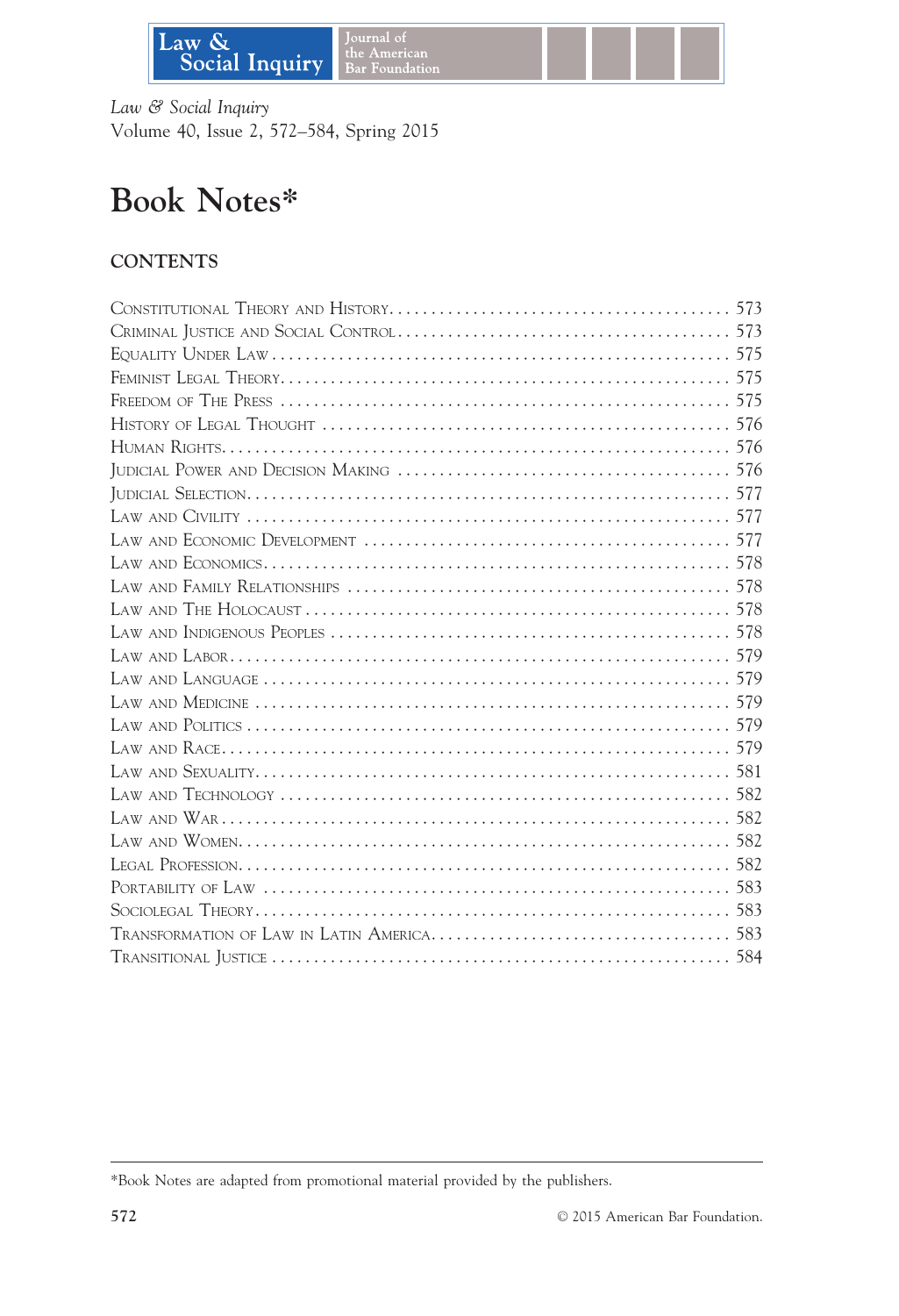#### CONSTITUTIONAL THEORY AND HISTORY

Graber, Mark A. 2013. A New Introduction to American Constitutionalism. New York: Oxford University Press. Pp.  $xii + 292$ . \$35.00 cloth.

Relying on an historical/institutional perspective, Graber illustrates how US constitutionalism is a distinct form of politics, rather than a means of separating politics from law. He argues that constitutions primarily work by constructing and constituting politics: for example, people debate the proper meaning of the First Amendment, but these debates are influenced by the rule that all states are equally represented in the Senate and a political culture in which political dissenters do not fear for their lives.

Zackin, Emily. 2013. Looking for Rights in All the Wrong Places: Why State Constitutions Contain America's Positive Rights. Princeton, NJ: Princeton University Press. Pp. ix + 234. \$29.95 paper.

US constitutional rights are generally seen as protecting citizens from an overbearing government but giving no explicit guarantees of governmental help; however, Zackin argues that the United States actually has a long history of enshrining positive rights in state constitutional law. She finds that state constitutions have been sites of serious debate, and she looks in depth at the history of education, labor, and environmental reform to examine why America's activists targeted state constitutions in their struggles for government protection.

#### CRIMINAL JUSTICE AND SOCIAL CONTROL

Cai, Yongshun. 2015. State and Agents in China: Disciplining Government Officials. Stanford, CA: Stanford University Press. Pp.  $xii + 252$ . \$90.00 cloth; \$27.95 paper.

Cai examines the discipline of Chinese officials for a duty-related malfeasance or criminal activity. The study finds that the effectiveness of punishment does not depend so much on the party-state's capacity to detect and punish, but on the threat it creates. It also finds that relaxed discipline allows reform-minded officials to use rule-violating reform measures to address local problems, and that these reform measures have significant implications for the regime's resilience.

Cao, Liqun, Lanying Huang, and Ivan Y. Sun. 2014. Policing in Taiwan: From Authoritarianism to Democracy. New York: Routledge/Taylor and Francis. Pp. xvii + 188. \$155.00 cloth.

Cao, Huang, and Sun examine the role of police in the largely peaceful transition from an authoritarian regime to a democracy in Taiwan. They find that while the temptation to intervene in domestic politics was great, the top-down pressure to maintain a neutral standing facilitated an orderly regime change.

Donoghue, Jane. 2014. Transforming Criminal Justice? Problem-Solving and Court Specialisation. New York: Routledge/Taylor and Francis. Pp.  $xxiii + 168$ . \$155.00 cloth.

Drawing on detailed interviews with judges, magistrates, and other key criminal justice professionals in England and Wales, as well as analysis of legislative and policy interventions, Donoghue discusses the impact of the creation and development of court specialization—including domestic violence courts, drugs courts, community courts, and mental health courts—and problem-solving justice.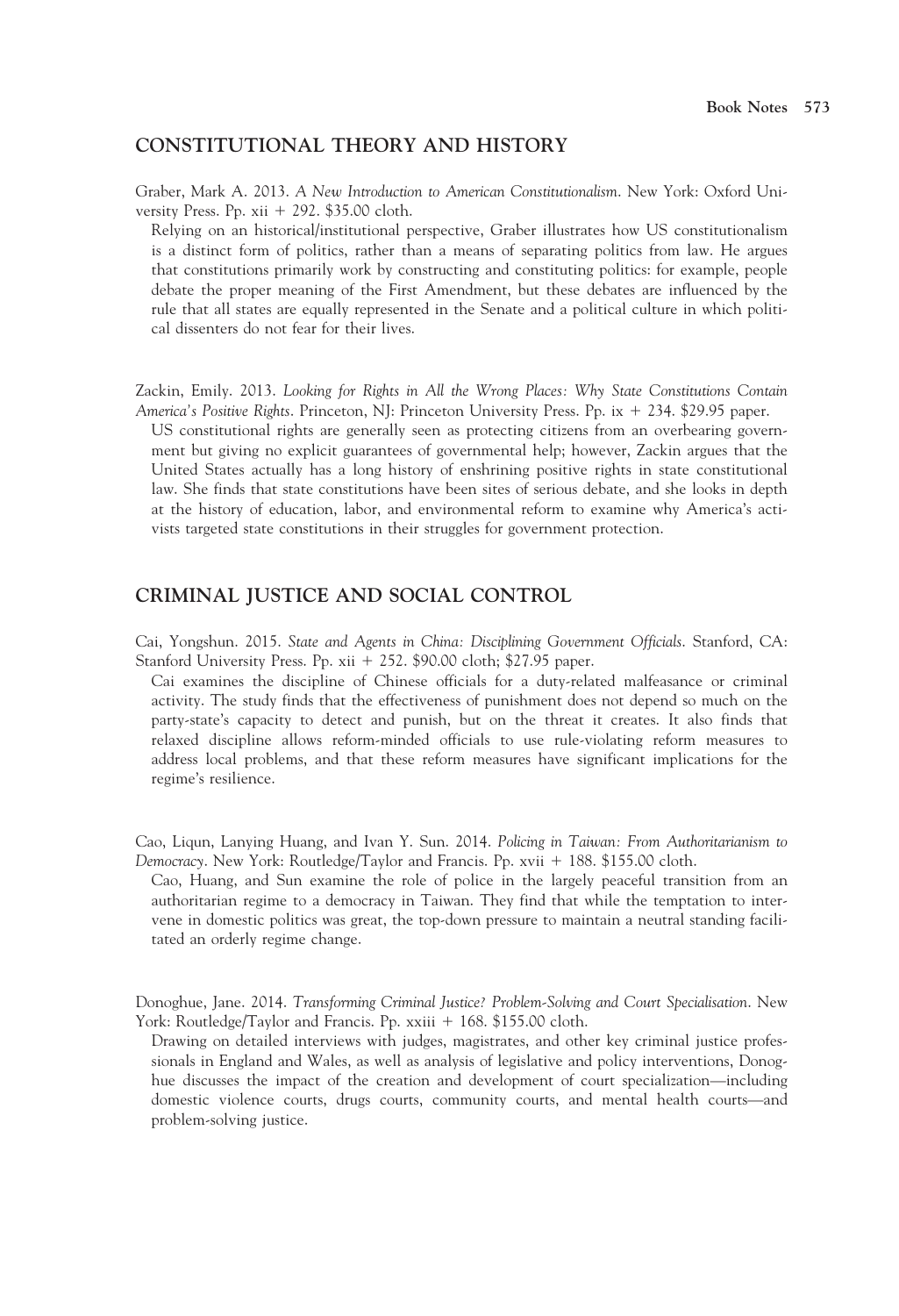Garrett, Brandon L. 2014. Too Big to Jail: How Prosecutors Compromise with Corporations. Cambridge, MA: Belknap Press of Harvard University Press. Pp. 365. \$29.95 cloth.

Presenting detailed data from more than a decade of federal cases in the United States, Garrett outlines a pattern of negotiation and settlement in which prosecutors demand admissions of wrongdoing, impose penalties, and require structural reforms when major corporations are accused of crimes. However, those reforms are usually vaguely defined, blockbuster payments are often greatly reduced, and high-level employees tend to get off without penalty.

Gottschalk, Marie. 2015. Caught: The Prison State and the Lockdown of American Politics. Princeton, NJ: Princeton University Press. Pp.  $xiv + 474$ . \$35.00 cloth.

Gottschalk critically examines why the carceral state remains tenacious in the United States. She analyzes the shortcomings of the two dominant penal reform strategies—one focused on addressing racial disparities, the other on seeking bipartisan, race-neutral solutions centered on reentry, justice reinvestment, and reducing recidivism—and proposes an alternate vision.

Hood, Roger, and Surya Deva, eds. 2013. Confronting Capital Punishment in Asia: Human Rights, Politics, and Public Opinion. New York: Oxford University Press. Pp. xiv + 321. \$110.00 cloth.

Contributors to Hood and Deva's volume identify Asia as being particularly unaffected by international pressures to abolish capital punishment or at least uphold minimum international standards protecting the rights of people accused of capital crimes. Essays provide an analysis of changes in the scope and application of the death penalty in Asian countries.

Levy, Jay. 2015. Criminalising the Purchase of Sex: Lessons from Sweden. New York: Routledge/Taylor and Francis. Pp.  $xy + 253$ . \$135.00 cloth.

In an attempt to abolish prostitution, Sweden criminalized the purchase of sex in 1999, while simultaneously decriminalizing its sale. Drawing on qualitative interviews, participant observation, and secondary sources, Levy argues that the Swedish approach has had many detrimental impacts and has failed to demonstrably decrease levels of prostitution.

Lord, Nicholas. 2014. Regulating Corporate Bribery in International Business: Anti-Corruption in the UK and Germany. Burlington, VT: Ashgate Publishing Co. Pp.  $x + 202$ . \$109.95 cloth.

Lord draws on concepts from regulation theory and on empirical research to examine the emerging enforcement, self-regulatory, and hybrid responses to transnational corporate bribery. He finds that despite significant cultural differences between the jurisdictions, UK and German anticorruption authorities face procedural, evidential, legal, financial, and structural difficulties that are leading to convergence in prosecution policies. He concludes that the default position is one of accommodation by state agencies, even where the will to enforce the law is high.

Pliley, Jessica R. 2014. Policing Sexuality: The Mann Act and the Making of the FBI. Cambridge, MA: Harvard University Press. Pp. 293. \$29.95 cloth.

America's first federal anti–sex trafficking law, the 1910 Mann Act, made it illegal to transport women over state lines for prostitution "or any other immoral purpose." It was meant to protect women and girls but, Pliley argues, its enforcement resulted more often in the policing of women's sexual behavior. By citing its mandate to halt illicit sexuality, the fledgling FBI gained entry not only into brothels but also into private bedrooms—where it intervened in domestic squabbles on behalf of men—and justified its own expansion from just a few dozen agents.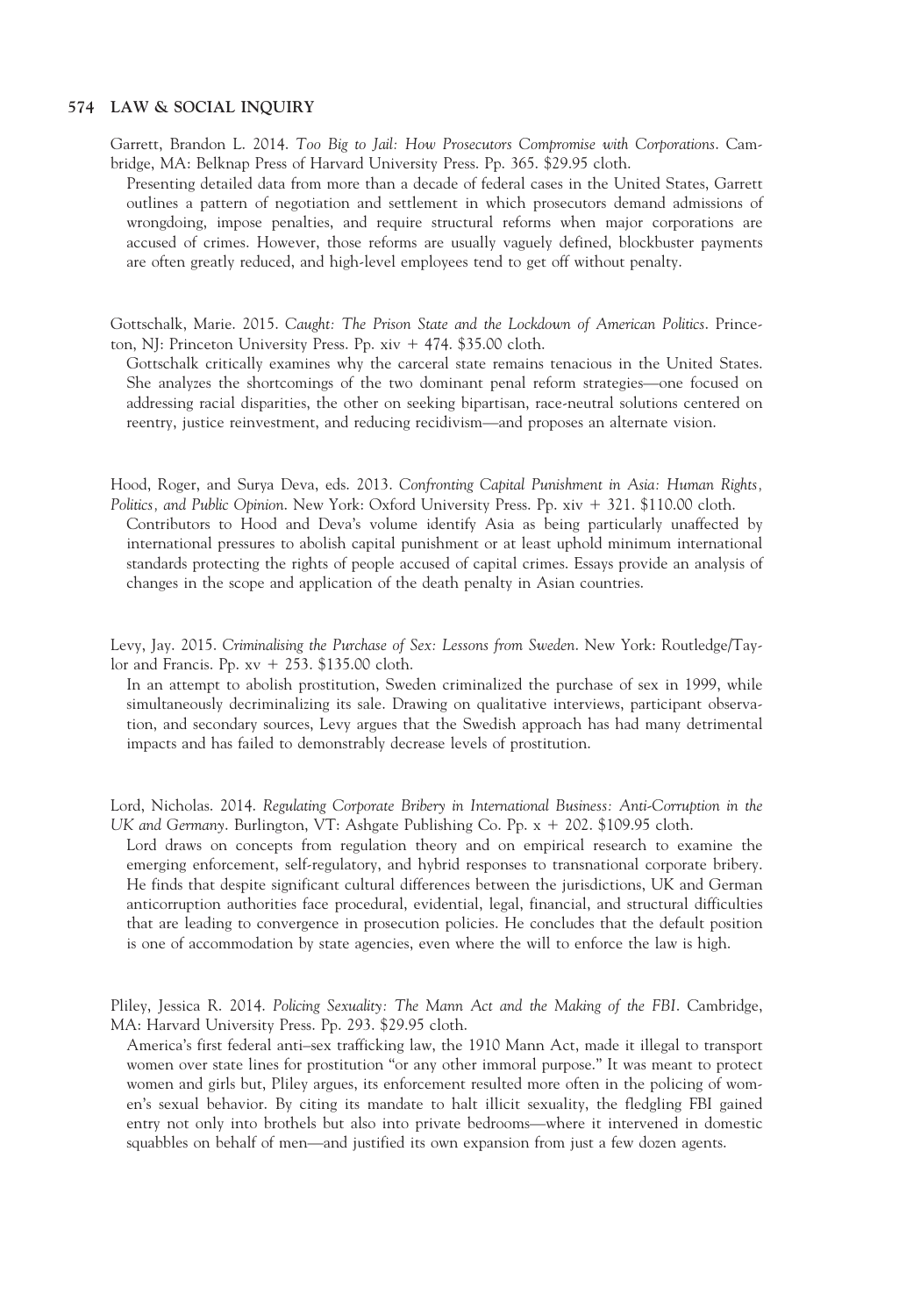Tonry, Michael, ed. 2013. Crime and Justice in America, 1975–2025: Volume 42. Chicago, IL: University of Chicago Press. Pp.  $x + 544$ . \$90.00 cloth.

Contributors to Tonry's collection start from the position that 1975 was a pivotal year for the US criminal justice system: offender rehabilitation and individualized sentencing fell from favor, shifting the focus to "law and order"; policymakers' interest in science declined even as scientific work on crime, recidivism, and the justice system began to blossom; and some policy areas became "evidence-free zones."

Tuerkheimer, Deborah. 2014. Flawed Convictions: "Shaken Baby Syndrome" and the Inertia of Injustice. New York: Oxford University Press. Pp.  $xiv + 298$ . \$39.95 cloth.

Tuerkheimer examines the scientific, cultural, and legal history of Shaken Baby Syndrome in the United States, from its inception to formal dissolution. She finds extraordinary failings in the criminal justice system's treatment of what is, in essence, a medical diagnosis of murder the inference of causality from medical findings, and the imputation that the last person with the baby was responsible for the baby's condition. She argues that recent developments in scientific knowledge show that the theory that prosecutors have long relied on is incorrect.

#### EQUALITY UNDER LAW

Galanter, Marc. 2014. Why the Haves Come Out Ahead: The Classic Essay and New Observations. New Orleans, LA: Quid Pro Books. Pp. xii + 143. \$22.99 paper.

This volume commemorates the fortieth anniversary of Galanter's classic article, "Why the Haves Come Out Ahead," by reprinting the article and its sequel, "Planet of the APs." The volume includes a substantial commentary by Galanter, a foreword by Shauhin Talesh, and an extensive afterword by Robert Gordon.

#### FEMINIST LEGAL THEORY

Douglas, Heather, Francesca Bartlett, Trish Luker, and Rosemary Hunter, eds. 2014. Australian Feminist Judgments: Righting and Rewriting Law. Portland, OR: Hart Publishing Pp.  $xxx + 462$ . \$70.00 paper.

Douglas, Bartlett, Luker, and Hunter's collection brings together feminist academics and lawyers to present a collection of alternative judgments in a series of Australian legal cases. By reimagining original legal decisions through a feminist lens, the collection seeks to explore the possibilities, limits, and implications of feminist approaches to legal decision making. Each case is accompanied by a brief commentary that places it in legal and historical context and explains what the feminist rewriting does differently from the original case.

#### FREEDOM OF THE PRESS

Gajda, Amy. 2015. The First Amendment Bubble: How Privacy and Paparazzi Threaten a Free Press. Cambridge, MA: Harvard University Press. Pp.  $x + 302$ . \$35.00 cloth.

Gajda argues that the growth of the Internet and the resulting market pressures on traditional journalism have made it ever harder to distinguish public from private, news from titillation, journalists from provocateurs. She finds that US courts are increasingly willing to emphasize the protection of individuals from invasive media scrutiny, with the collateral consequence that conventional news is coming under more restraint.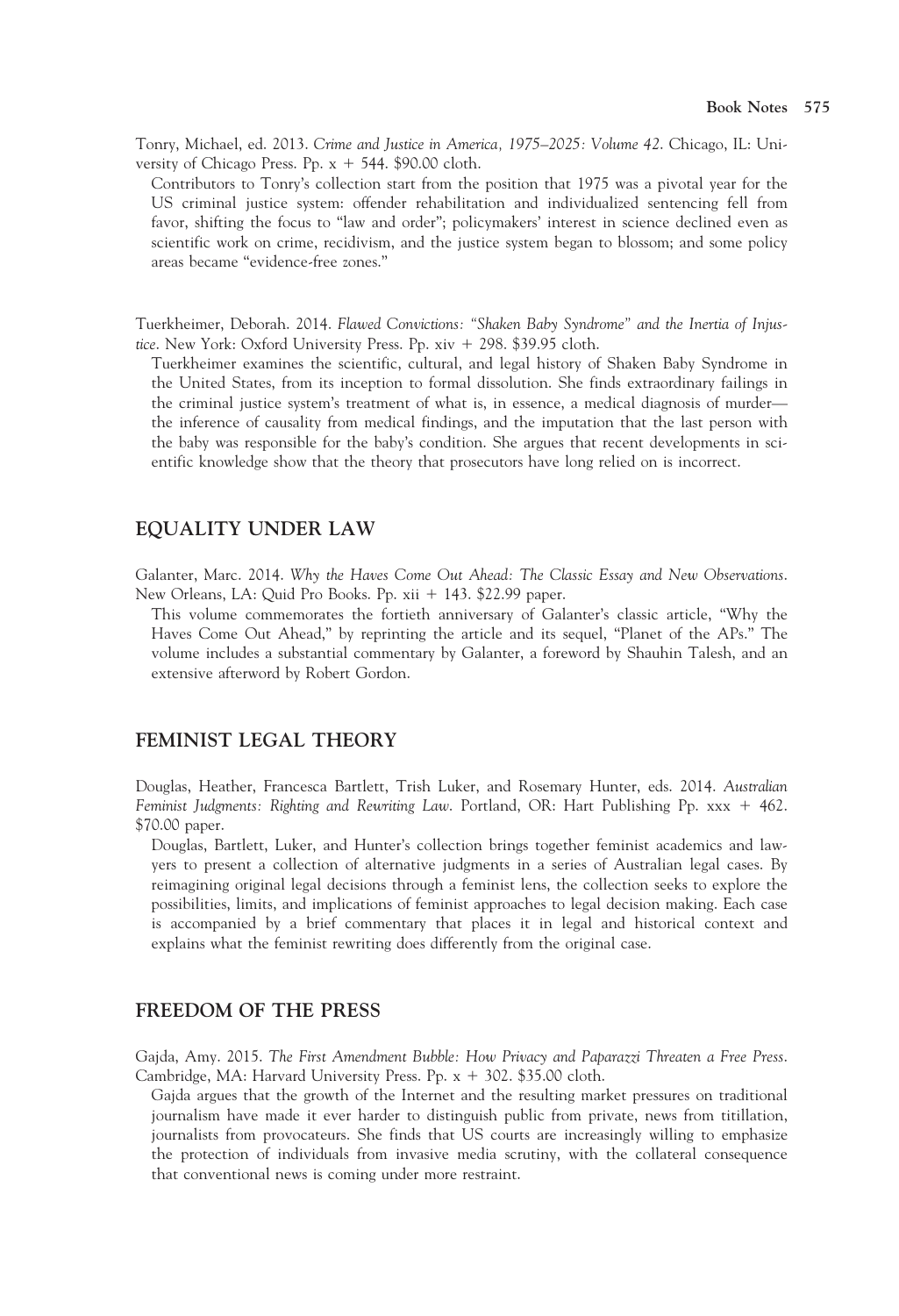#### HISTORY OF LEGAL THOUGHT

Hovenkamp, Herbert. 2014. The Opening of American Law: Neoclassical Legal Thought 1870–1970. New York: Oxford University Press. Pp. viii + 460. \$49.95 cloth.

Hovenkamp argues that historians have generally exaggerated the role of Darwinism in US legal thought, while understating the role of marginalist economics, and he explores these issues in the context of a variety of legal contexts. He finds, for example, that while Darwinian science dominated the law of race relations, criminal law reflected an inconsistent mixture of Darwinian and marginalist incentive-based theories. Chapters on the corporation, innovation, and competition policy conclude that marginalist economics transformed business policy.

# HUMAN RIGHTS

Posner, Eric. 2014. The Twilight of Human Rights Law. New York: Oxford University Press. Pp. x  $+ 185.$  \$21.95 cloth.

Posner argues that purposefully unenforceable human rights treaties are at the heart of the world's failure to address human rights violations. Because countries fundamentally disagree about what the public good requires and how governments should allocate limited resources, they have established a regime that churns out new rights but cannot enforce any of them. He concludes that compliance should be judged by comprehensive, concrete metrics like poverty reduction, rather than by ambiguous and easily manipulated checklists of specific rights.

Roberts, Christopher N. J. 2015. The Contentious History of the International Bill of Human Rights. New York: Cambridge University Press. Pp.  $xiv + 237$ . \$32.99 paper.

Roberts traces the conflict over the meaning of human rights back to the inception of the concept and argues that more than a half-century ago, a series of contradictions worked their way into the International Bill of Human Rights, the foundation of the modern system of human rights. By viewing human rights as representations of human relations that emerge from struggle, he seeks to chart a new path into the subject and to offer a methodology for rigorous empirical study.

## JUDICIAL POWER AND DECISION MAKING

Dothan, Shai. 2014. Reputation and Judicial Tactics: A Theory of National and International Courts. New York: Cambridge University Press. Pp. xiv + 336. \$99.00 cloth.

Dothan argues that national and international courts seek to enhance their reputations through the strategic exercise of judicial power. Courts often cannot enforce their judgments and must rely on reputational sanctions to ensure compliance. One way to do this is for courts to strategically act in ways that improve their reputation for generating compliance with their judgments.

Keck, Thomas M. 2015. Judicial Politics in Polarized Times. Chicago, IL: University of Chicago Press. Pp.  $xii + 361.$  \$27.50 paper.

Drawing on a sweeping survey of litigation on abortion, affirmative action, gay rights, and gun rights across the Clinton, Bush, and Obama eras, Keck argues that, despite judges' claims, actual legal decisions are not the politically neutral products of disembodied legal texts. But neither are judges "tyrants in robes," undermining democratic values by imposing their own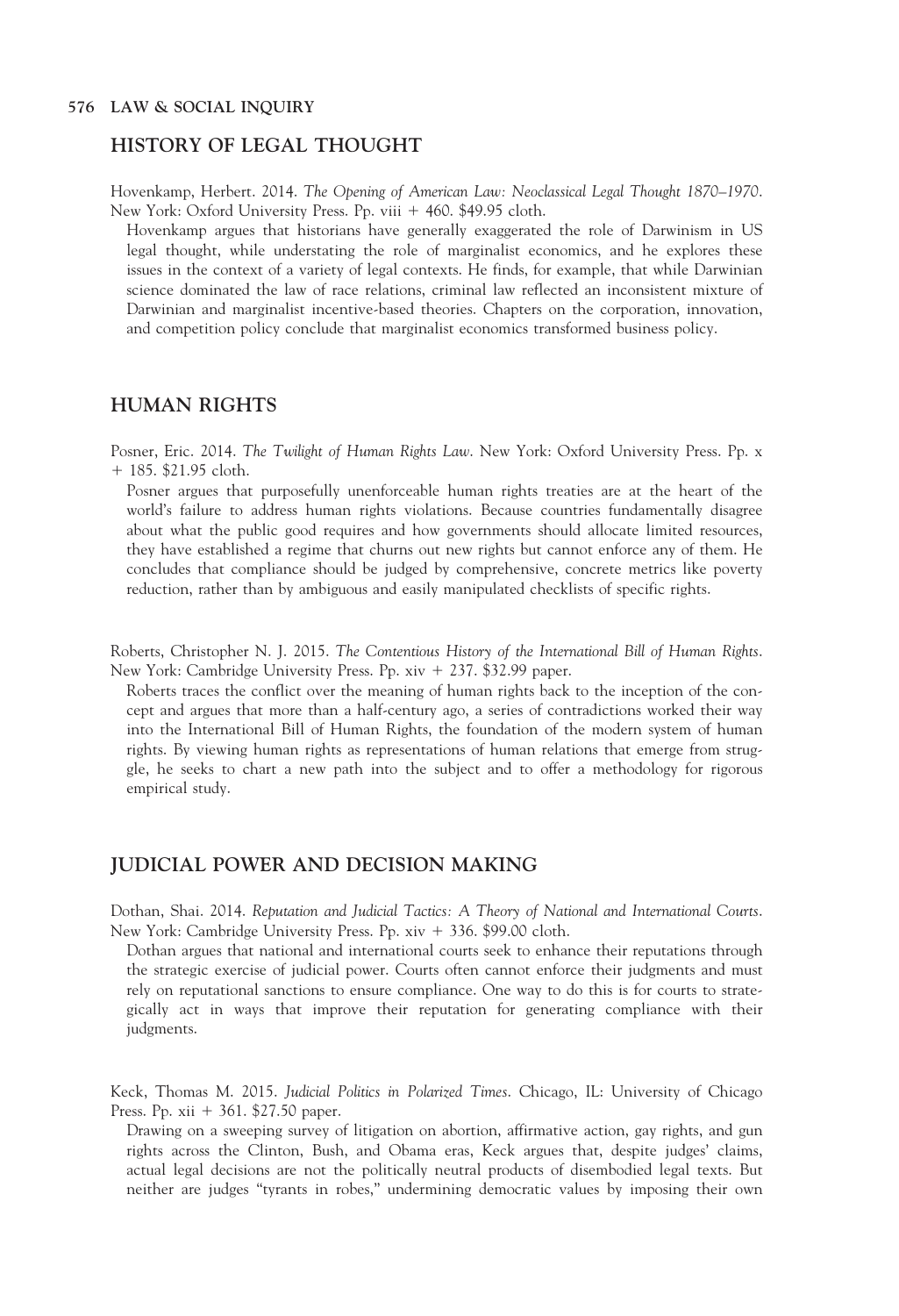preferences. Ultimately, Keck concludes, judges respond not simply as umpires, activists, or political actors, but in light of distinctive judicial values and practices.

Whitehead, Jason E. 2014. Judging Judges: Values and the Rule of Law. Waco, TX: Baylor University Press. Pp.  $xy + 237$ . \$49.95 cloth.

Whitehead argues that the rule of law depends on a socially constructed attitude of legal obligation. Drawing on interviews of twenty-four state and federal appellate judges in the United States, he examines the social practices undergirding the value systems that uphold or undermine the attitude of legal obligation central to the rule of law and concludes that the rule of law is ultimately a matter of social trust rather than textual constraints.

#### JUDICIAL SELECTION

Brawn, Dale. 2014. Paths to the Bench: The Judicial Appointment Process in Manitoba, 1870–1950. Vancouver, BC: UBC Press. Pp.  $x + 296$ . \$35.95 paper.

Brawn examines the political nature of Canada's judicial appointment process for the period 1870–1950 and argues that it was relationships with influential mentors and communities that ensured appointments and, ultimately, propelled careers.

Hall, Melinda Gann. 2015. Attacking Judges: How Campaign Advertising Influences State Supreme Court Elections. Stanford, CA: Stanford University Press. Pp. xvi + 244. \$90.00 cloth; \$27.95 paper.

Hall investigates whether divisive US state supreme court elections have damaging consequences for representative democracy. She focuses on two aspects: the vote shares of justices seeking reelection and the propensity of state electorates to vote. Her empirical findings challenge the conventional wisdom that campaign politics has deleterious consequences for judges, voters, and state judiciaries.

## LAW AND CIVILITY

Sarat, Austin, ed. 2014. Civility, Legality, and Justice in America. New York: Cambridge University Press. Pp.  $xi + 166$ . \$80.00 cloth; \$29.99 paper.

Contributors to Sarat's volume examine the uses of civility in US legal and political discourse, addressing such questions as: How important is civility as a legal and political virtue? How does it fare when it is juxtaposed with the claim that it masks injustice? Who advocates civility and to what effect? How are battles over civility played out in legal and political arenas?

# LAW AND ECONOMIC DEVELOPMENT

Xu, Guangdong. 2014. Does Law Matter for Economic Growth? A Re-Examination of the "Legal Origin" Hypothesis. Portland, OR: Intersentia. Pp. xiii 1 212. \$94.00 paper.

This book critiques the work of a group of authors, known as LLSV, who have argued that there is a close connection between the character of a country's legal system and its potential for economic growth. Xu presents new empirical evidence on a variety of related topics and concludes that the extent to which law matters for economic growth is affected by political, legal, economic, and social variables, which influence one another and evolve together over time.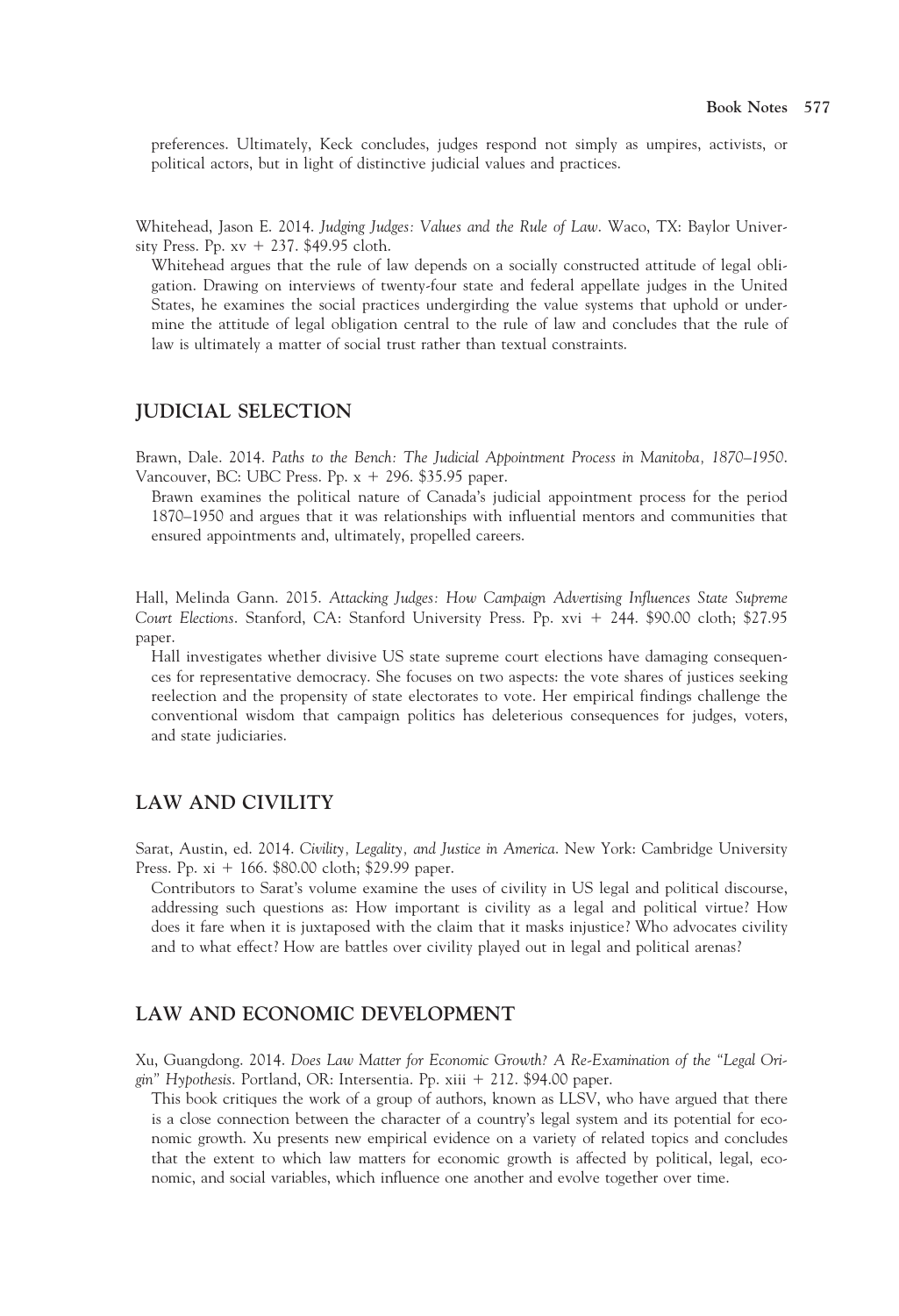#### LAW AND ECONOMICS

Bernstein, Lisa, and Francesco Parisi, eds. 2014. Customary Law and Economics. Northampton, MA: Edward Elgar. Pp.  $xy + 761$ . \$370.00 cloth.

Contributors to Bernstein and Parisi's volume on customary law present various perspectives on the history of customary law, consider commercial customary law—including a number of case studies on the role and limits of customary systems—and explore the role of custom in international law from a variety of legal and economic perspectives.

#### LAW AND FAMILY RELATIONSHIPS

Ertman, Martha M. 2015. Love's Promises: How Formal and Informal Contracts Shape All Kinds of Families. Boston, MA: Beacon Press. Pp. xxv + 239. \$26.95 cloth.

Ertman considers legal cases, anecdotes, and the history of family law to show that love comes in different packages—each shaped by different contracts—which family law should and sometimes does recognize. These contractual arrangements can be big, like vows of fidelity, or small, like "I cook and you clean." But regardless of scope, they can create, sustain, and modify family relationships.

#### LAW AND THE HOLOCAUST

Bazyler, Michael J., and Frank M. Tuerkheimer. 2014. Forgotten Trials of the Holocaust. New York: New York University Press. Pp.  $x + 374$ . \$45.00 cloth.

Bazyler and Tuerkheimer examine ten of the many "forgotten trials" of the Holocaust, showing how perpetrators of the Holocaust were dealt with in courtrooms around the world—in the former Soviet Union, the United Kingdom, Israel, France, Poland, the United States, and Germany—revealing how different legal systems responded. The volume covers a variety of trials of high-ranking statesmen and minor foot soldiers, of male and female concentration camps guards, and even trials in Israel of Jewish Kapos—to provide a global picture of the efforts to bring perpetrators of the Holocaust to justice.

#### LAW AND INDIGENOUS PEOPLES

Anker, Kirsten. 2014. Declarations of Interdependence: A Legal Pluralist Approach to Indigenous Rights. Burlington, VT: Ashgate Publishing Company. Pp. viii + 237. \$124.95 cloth.

Drawing on case studies and examples principally from Australia and Canada, Anker examines state law in the context of indigenous rights, drawing on legal theory and a wide array of other disciplines. She seeks to advance legal pluralist approaches not just by imagining a way to "make space for" indigenous legal traditions, but by working with their insights in building theory.

Tuori, Kaius. 2015. Lawyers and Savages: Ancient History and Legal Realism in the Making of Legal Anthropology. New York: Routledge/Taylor and Francis. Pp. viii + 224. \$135.00 cloth.

Tuori explores the rise and fall of legal primitivism and its connection to the colonial encounter through examples such as blood feuds, communalism, ordeals, ritual formalism, and polygamy. Detailing how legal realism drew on anthropology in order to help counter the hypothetical constructs of legal formalism, the book also argues that, despite their explicit rejection, the central themes of primitive law continue to influence current ideas about indigenous legal systems, and also of the place and role of law in development.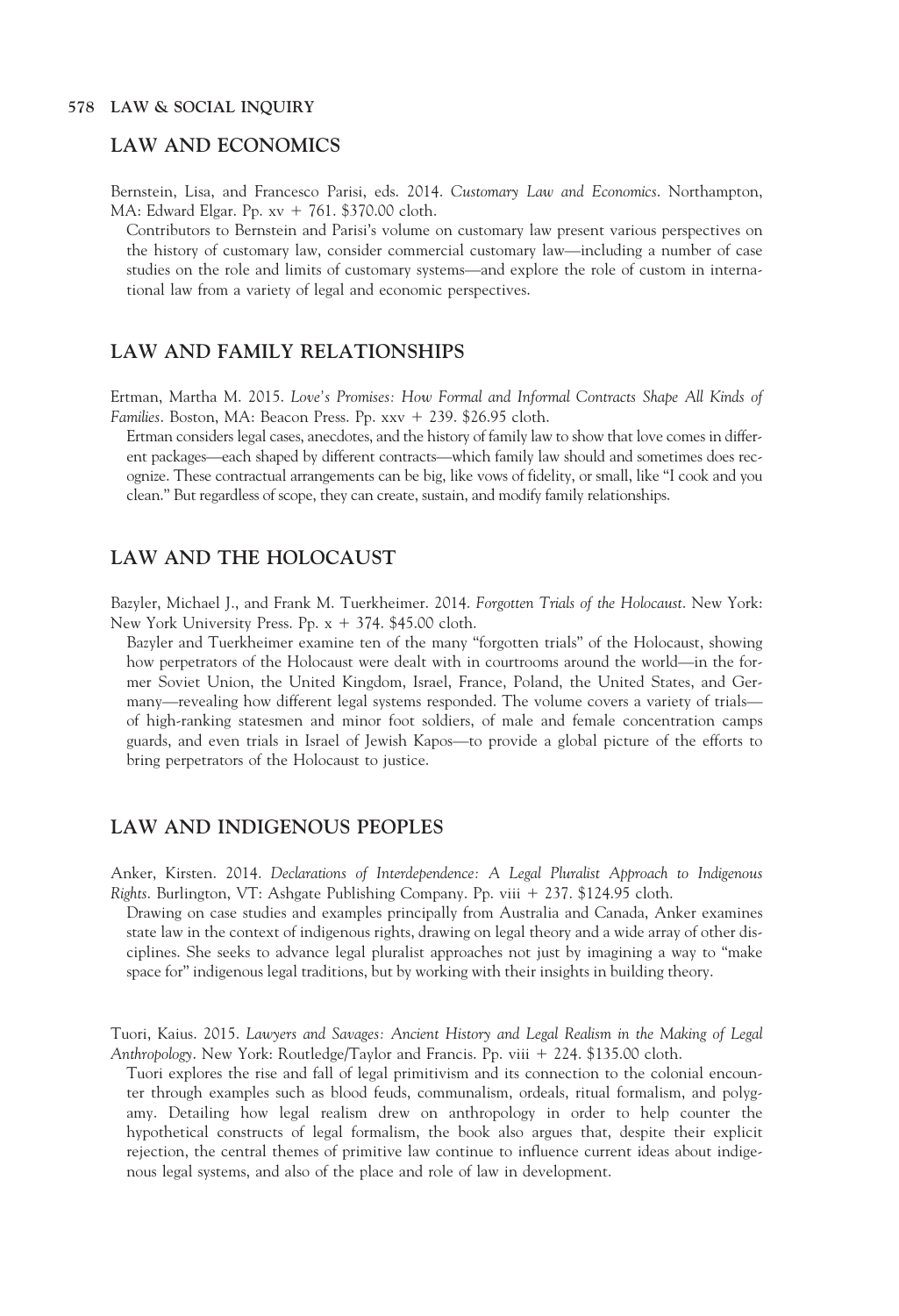#### LAW AND LABOR

Agócs, Carol, ed. 2014. Employment Equity in Canada: The Legacy of the Abella Report. Toronto, Canada: University of Toronto Press. Pp.  $x + 335$ . \$80.00 cloth; \$34.95 paper.

Examining the evidence of nearly thirty years, the contributors to Agócs's collection evaluate the impact of Canada's employment equity legislation on equality in the workplace and the future of substantive equality. They compare Canada's legal and policy choices to those of the United States and to the UN Convention on the Rights of Persons with Disabilities and examine ways in which the concept of employment equity might be expanded to embrace other vulnerable communities.

# LAW AND LANGUAGE

Freeman, Michael, and Fiona Smith, eds. 2013. Law and Language: Current Legal Issues Volume 15. New York: Oxford University Press. Pp. xii + 625. \$155.00 cloth.

Contributors to Freeman and Smith's volume examine such issues as the problems of legal interpretation and translation, nonverbal expression via sign language, and the role of language and the law in a variety of literary works. They also consider the interrelation between language and the law in contexts such as criminal law, contract law, family law, human rights law, and EU law.

## LAW AND MEDICINE

Bogart, W. A. 2013. Regulating Obesity?: Government, Society, and Questions of Health. New York: Oxford University Press. Pp.  $xxi + 224$ . \$85.00 cloth.

Bogart argues that the US government's emphasis on encouraging weight loss and preventing excess weight gain has largely failed to resolve obesity and has instead fueled prejudice against overweight people. He calls for the protection of overweight and obese people through human rights laws and examines three other areas of interventions—marketing, fiscal policy, and physical activity—and how these interventions operate within the context of "health equity." He concludes that regulation should be directed toward building a healthier population rather than a thinner population.

## LAW AND POLITICS

Feldman, David, ed. 2013. Law in Politics, Politics in Law. Portland, OR: Hart Publishing. Pp. xxv  $+268.$  \$90.00 cloth.

Feldman's collection examines the day-to-day relationship between law and politics in a number of settings in the British context. It includes contributions by former departmental legal advisors, drafters of legislation, law reformers, judges, and academics.

# LAW AND RACE

Aaronson, Ely. 2014. From Slave Abuse to Hate Crime: The Criminalization of Racial Violence in American History. New York: Cambridge University Press. Pp. xiii 1 205. \$90.00 cloth.

Aaronson explores the complex ways in which political debates and legal reforms regarding the criminalization of racial violence have shaped the development of US racial history. Examining criminalization of slave abuse, lynching, and Klan violence, along with contemporary debates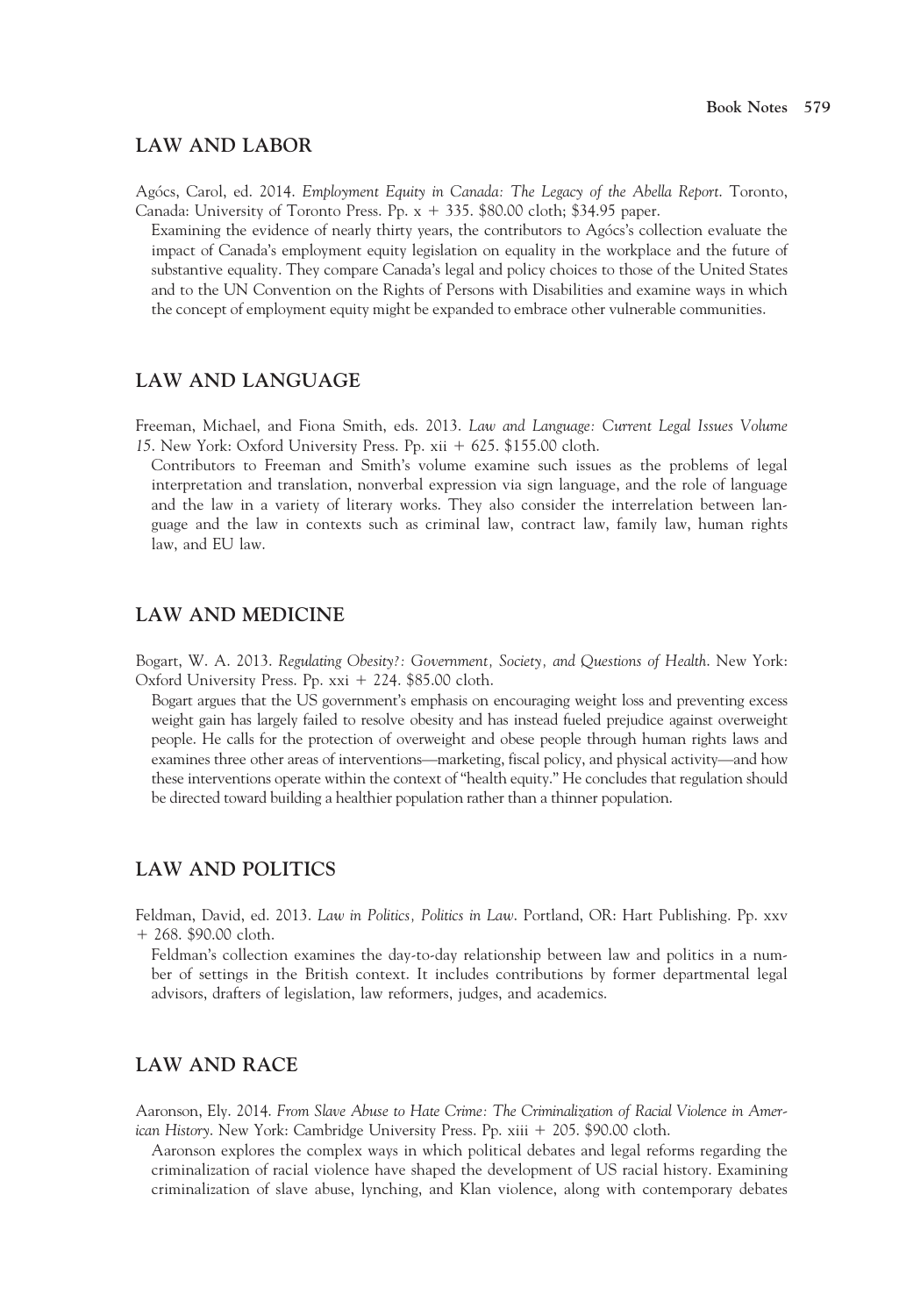about hate crimes, he finds both continuity and change in the political forces underpinning the enactment of laws regarding racial violence in different periods and in the social and institutional problems that hinder the effective enforcement of these laws.

Aslakson, Kenneth R. 2014. Making Race in the Courtroom: The Legal Construction of Three Races in Early New Orleans. New York: New York University Press. Pp. xii + 249. \$49.00 cloth.

Noting that in the eyes of the law, in pre-US Civil War New Orleans, free people of color did not belong to the same race as enslaved Africans and African Americans—"creoles" remained legally and culturally distinct from "negroes" throughout most of the nineteenth century—Aslakson argues that race is best understood not as a category, but as a process. He focuses on how people of color, acting within institutions of power, shaped those institutions in ways beyond their control.

Berger, Dan. 2014. Captive Nation: Black Prison Organizing in the Civil Rights Era. Chapel Hill, NC: University of North Carolina Press. Pp. xiv + 402. \$34.95 cloth.

Berger argues that the prison shaped the rise and spread of black activism in the United States, from civil rights demonstrators risking arrests to the many current and former prisoners that built or joined organizations such as the Black Panther Party. He concludes that this organizing made prison walls porous and influenced generations of activists that followed.

Cohen, Carl. 2014. A Conflict of Principles: The Battle Over Affirmative Action at the University of Michigan. Lawrence, KS: University Press of Kansas. Pp. vii + 302. \$34.95 cloth.

Cohen seeks to give voice to a liberal argument against affirmative action in US college admission policies. In the early 1970s, as a member of the Board of Directors of the American Civil Liberties Union, he vigorously supported programs devised to encourage the recruitment of minorities in colleges and in private employment, but he objected to the morphing of these efforts into admissions preferences, which he sees as a form of racism.

Emanuel, Anne. 2011. Elbert Parr Tuttle: Chief Jurist of the Civil Rights Revolution. Athens, GA: University of Georgia Press. Pp.  $xx + 399$ . \$28.95 paper.

Emanuel presents a biography of Judge Elbert Parr Tuttle, who led the US federal court with jurisdiction over most of the Deep South through the most tumultuous years of the civil rights revolution. She argues that in landmark cases relating to voter registration, school desegregation, access to public transportation, and other civil liberties, Tuttle's determination to render justice and his swift, decisive rulings neutralized the delaying tactics of civic officials.

Freyer, Tony Allan. 2014. The Passenger Cases and the Commerce Clause: Immigrants, Blacks, and States' Rights in Antebellum America. Lawrence, KS: University Press of Kansas. Pp. xii + 204. \$39.95 cloth; \$19.95 paper.

Freyer discusses the antebellum US Supreme Court's role in state-federal regulation of immigrants, the movement of free blacks within the United States, and in the origins, state court decisions, federal precedents, appellate arguments, and opinion making that culminated in the Court's decision in the Passenger Cases. The Court's split decision provided political legitimacy for the 1850 Compromise: enactment of a stronger fugitive slave law, admission of slavery in western territories based on popular vote of residents, and the abolition of the slave trade in Washington, DC.

Holloway, Karla F. C. 2014. Legal Fictions: Constituting Race, Composing Literature. Durham, NC: Duke University Press. Pp.  $xy + 158$ . \$74.95 cloth; \$21.95 paper.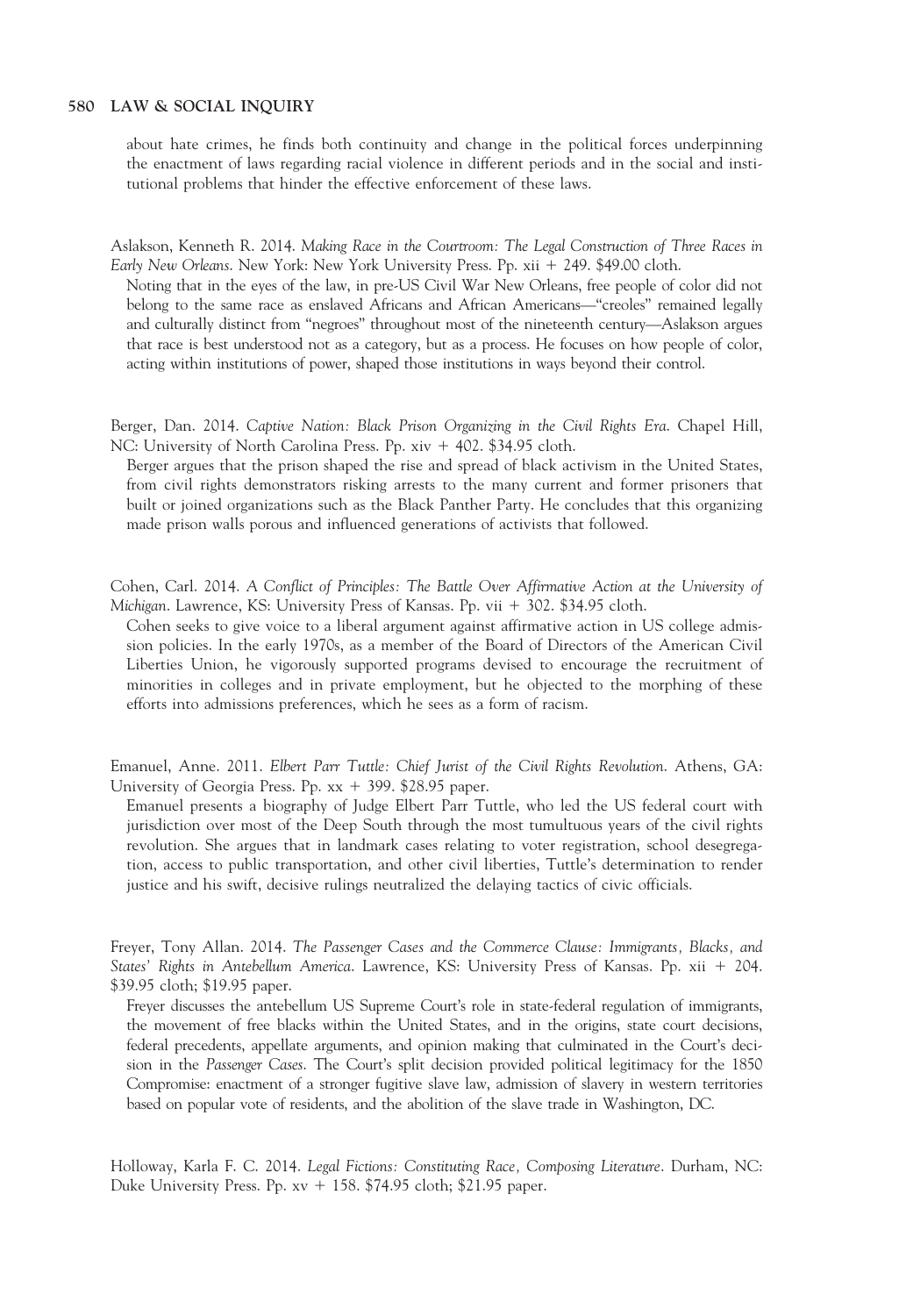Holloway explores how black authors of literary fiction have reframed fundamental questions about racial identity, personhood, and the law since the era of slavery in the United States. Seeking to engage the intentional, contradictory, and capricious constructions of race embedded in the law, she examines works of Toni Morrison and Charles Johnson as stories about personhood and property, works of David Bradley and Ralph Ellison as structured by evidence law, and work of Nella Larsen as intimately related to contract law.

Möschel, Mathias. 2014. Law, Lawyers and Race: Critical Race Theory from the United States to Europe. New York: Routledge/Taylor and Francis. Pp. xiii  $+ 232.$  \$135.00 cloth.

lMöschel examines the transplantation and application of US critical race theory to Europe. He argues that law plays a critical role in the construction, subordination, and discrimination against racial minorities—Moslems, Jews, blacks, and Romanis—in Europe, making it comparable, albeit in slightly different ways, to the US experience of racial discrimination.

Romano, Renee C. 2014. Racial Reckoning: Prosecuting America's Civil Rights Murders. Cambridge, MA: Harvard University Press. Pp. 268. \$35.00 cloth.

Romano brings readers into the courthouse for the trials of some of the US civil rights era's most infamous killings. The activists who succeeded in reopening these cases hoped that bringing those responsible to justice would serve to highlight the state-sanctioned racism that had condoned the killings and the lingering effects of racial violence. Court procedures, however, worked against a deeper exploration of the state's complicity in murder or a full accounting of racial injustices, past or present.

Vandervelde, Lea. 2014. Redemption Songs: Suing for Freedom Before Dred Scott. New York: Oxford University Press. Pp. xii + 305. \$29.95 cloth.

In this analysis of twelve of 300 recently discovered freedom suits in St. Louis, Vandervelde seeks to move beyond the narrative of the famous US Dred Scott case to weave a diverse tapestry of freedom suits and slave lives on the frontier. Striking findings include the enormous degree of variation among the individual litigants who sued for freedom, and that, in contrast to the pro-slavery decision in Dred Scott, over a third of the 300 St. Louis cases resulted in the plaintiff's emancipation.

Wattley, Cheryl Elizabeth Brown. 2014. A Step Toward Brown v. Board of Education: Ada Lois Sipuel Fisher and Her Fight to End Segregation. Norman, OK: University of Oklahoma Press. Pp.  $xvii + 305.$  \$24.95 cloth.

Wattley recounts the struggle of Lois Sipuel Fisher, who, in 1946, was denied admission to the University of Oklahoma College of Law because she was African American. Fisher served as both a litigant, with Thurgood Marshall for counsel, and, later, as a litigator; both a plaintiff and an advocate for the NAACP.

## LAW AND SEXUALITY

Ehrlich, J. Shoshanna. 2014. Regulating Desire: From the Virtuous Maiden to the Purity Princess. Albany, NY: SUNY Press. Pp.  $x + 213$ . \$80.00 cloth.

Drawing on an array of primary source materials, including reform periodicals, court cases, legislative hearing records, and abstinence curricula, Ehrlich considers the legal regulation of young women's sexuality in the United States. She covers five time periods in which changing social conditions generated considerable public anxiety about youthful female sexuality and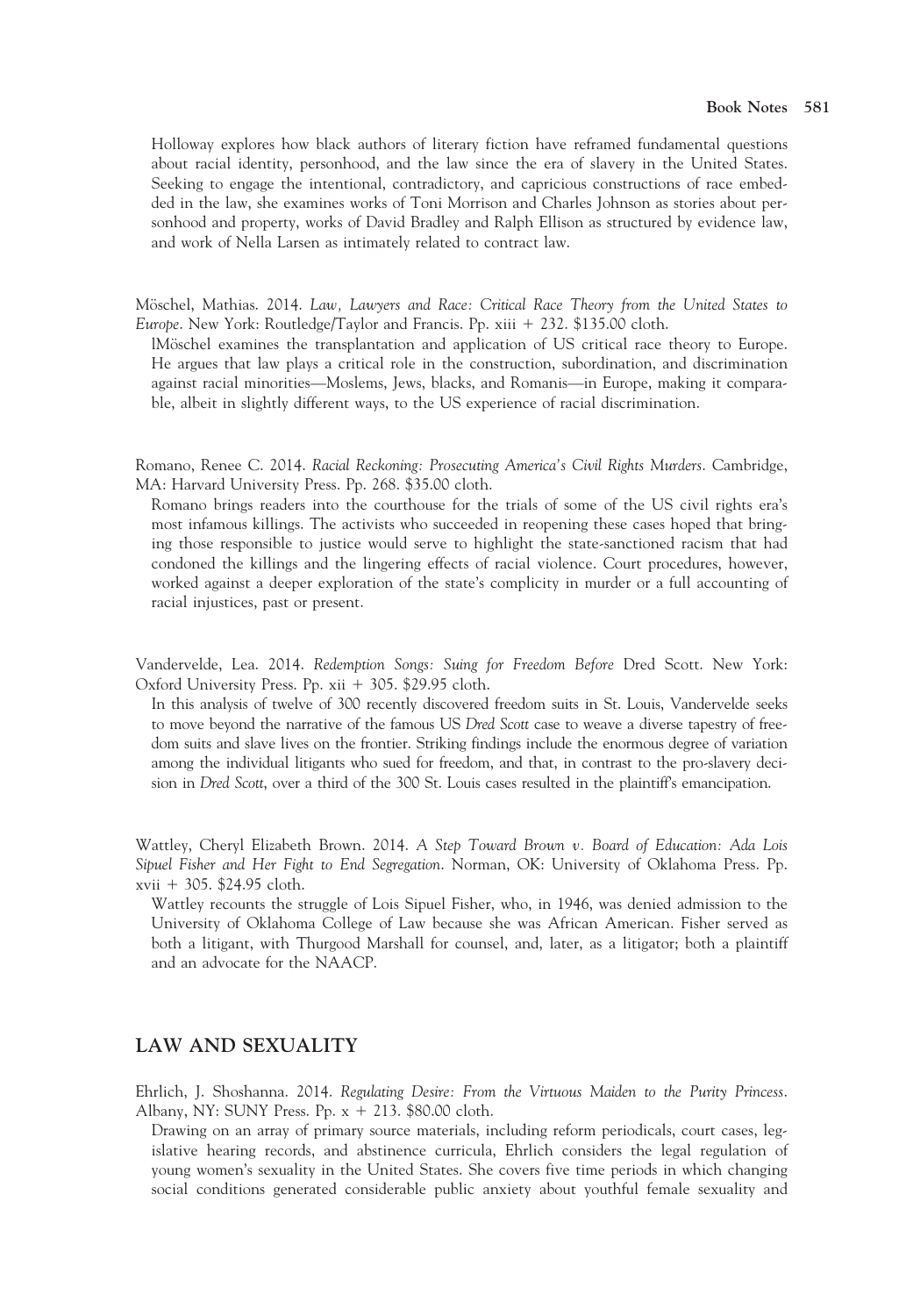concludes that successive generations of reformers sought to revise the law in an effort to manage unruly desires and restore a gendered social order.

#### LAW AND TECHNOLOGY

Beauchamp, Christopher. 2015. Invented by Law: Alexander Graham Bell and the Patent that Changed America. Cambridge, MA: Harvard University Press. Pp.  $1 + 272$ . \$35.00 cloth.

Beauchamp challenges the popular idea that Alexander Graham Bell was the sole inventor of the telephone, arguing that the story's origins lie in the arguments advanced by Bell's lawyers. He concludes that it was primarily the courts that anointed Bell father of the telephone, granting him a patent monopoly that decisively shaped the US telecommunications industry. He contrasts the patent treatment in the United States to that in Britain and finds that the British legal system handled the same technology in very different ways.

## LAW AND WAR

Heller, Kevin Jon, and Gerry Simpson, eds. 2013. The Hidden Histories of War Crimes Trials. New York: Oxford University Press. Pp.  $xxv + 463$ . \$120.00 cloth.

Contributors to Heller and Simpson's volume examine lesser-known war crimes trials that have taken place in a variety of contexts: international and domestic, historic and contemporary. Essays analyze these trials with a view to recognizing institutional innovations, clarifying doctrinal debates, and identifying their general relevance to contemporary international criminal law. At the same time, they seek to focus attention on the ways that international criminal law has framed the study of war crimes so as to privilege some stories at the expense of others.

# LAW AND WOMEN

Fincher, Leta Hong. 2014. Leftover Women: The Resurgence of Gender Inequality in China. New York: Zed Books. Pp. 213. \$134.95 cloth; \$24.95 paper.

Fincher argues that in recent years, women in China have experienced a dramatic rollback of rights and gains relative to men. She examines structural discrimination against women and speaks to broader problems with China's economy, politics, and development.

Schandevyl, Eva, ed. 2014. Women in Law and Lawmaking in Nineteenth and Twentieth-Century Europe. Burlington, VT: Ashgate Publishing Company. Pp. xi + 279. \$124.95 cloth.

Exploring the relationship between gender and law in Europe from the nineteenth century to the present, contributors to Schandevyl's collection examine the feminization of justice and the impact of gendered constructions on jurisprudence in Europe. They consider the factors that influenced the breakthrough of women in the judicial world and what gender factors determine the position of women at the various levels of the legal system.

#### LEGAL PROFESSION

Jemielniak, Dariusz, ed. 2014. Legal Professions at the Crossroads. New York: Peter Lang International Academic Publishers. Pp. 182. \$54.95 cloth.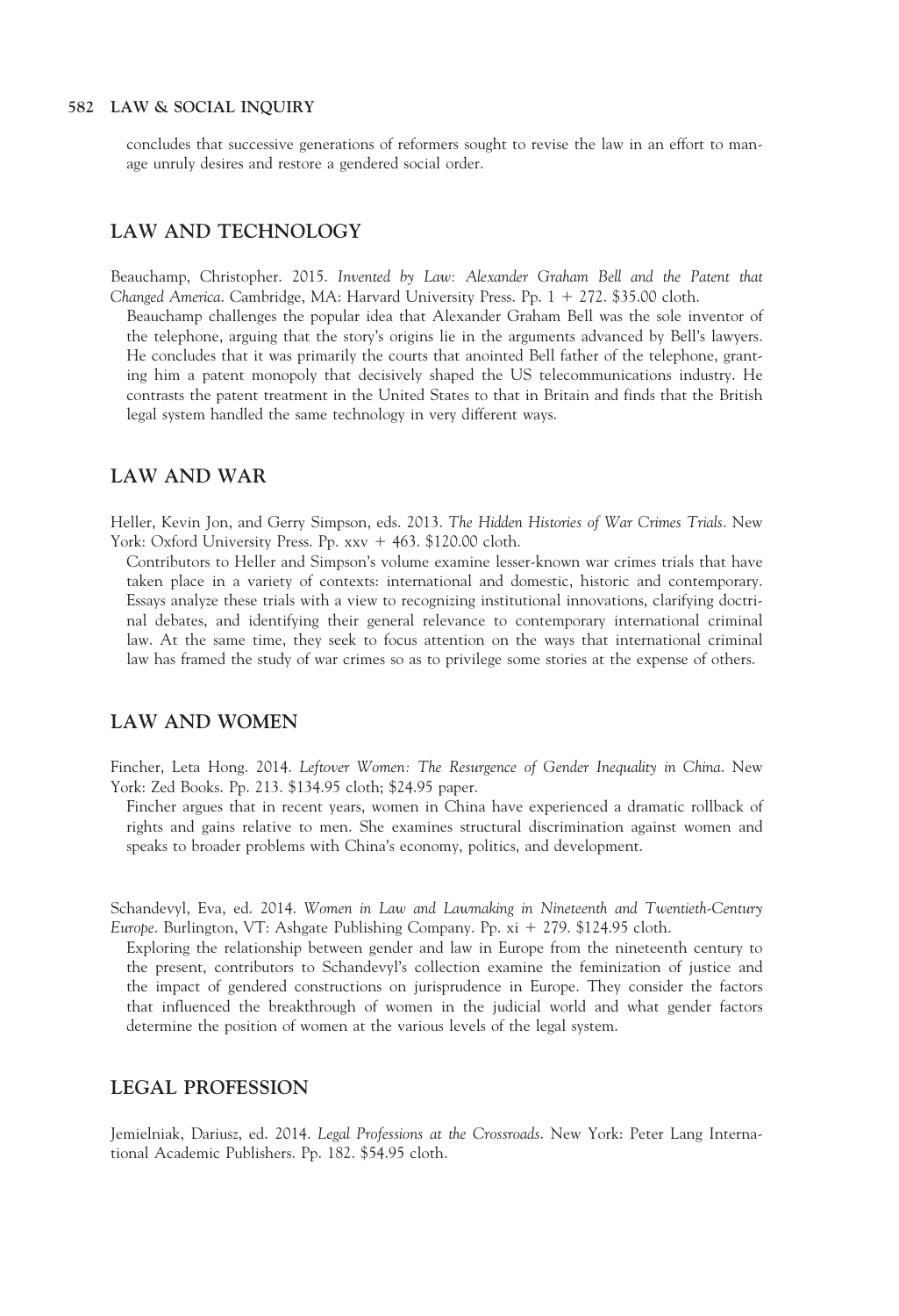Contributors to Jemielniak's collection draw on empirical materials to address issues of legal and administrative professionals' identity, ethics, and workplace enactment in Poland. In particular, the volume examines criminal judges' roles, the interplay of law and politics in judicial decisions, and the ways they are standardized, and describes the legal workplace, especially in terms of time commitments.

#### PORTABILITY OF LAW

Bogg, Alan, and Tonia Novitz, eds. 2014. Voices at Work: Continuity and Change in the Common Law World. New York: Oxford University Press. Pp. xxxiii + 481. \$135.00 cloth.

Bogg and Novitz's collection examines the concept of worker "voice" in Australia, Canada, New Zealand, the United Kingdom, and the United States, and its interaction with various forms of law. The editors conclude that the variance in the outcomes across these jurisdictions indicates that despite the commonality of the common law, there are significant differences between industrial systems and constitutional traditions, thereby casting doubt on the notion that there are definitive legal solutions that can be applied through transplantation.

# SOCIOLEGAL THEORY

Brock, Deborah, Amanda Glasbeek, and Carmela Murdocca, eds. 2014. Criminalization, Representation, Regulation: Thinking Differently About Crime. Toronto: University of Toronto Press. Pp. xviii + 462. \$132.00 cloth; \$59.95 paper.

Contributors to Brock, Glasbeek, and Murdocca's volume draw on Foucault's concept of governmentality as a lens to analyze and critique how crime is understood, reproduced, and challenged. They explore the dynamic interplay between practices of representation, processes of criminalization, and the ways that these circulate to both reflect and constitute crime and "justice."

Brown, Mark. 2014. Penal Power and Colonial Rule. New York: Routledge/Taylor and Francis. Pp.  $xi + 212.$  \$135.00 cloth.

Arguing that the colonial form of penal power was distinct from its metropolitan counterpart, Brown analyzes the British experience in India from the 1820s to the early 1920s. He challenges the Foucauldian thesis that criminological knowledge emerged in the service of a new form of power—discipline—and argues that Foucault's alignment of sovereign, disciplinary, and governmental power needs to be modified to account for its operation in the colonial sphere. He concludes that colonial penal power in India is best understood as a central element of a liberal colonial governmentality.

# TRANSFORMATION OF LAW IN LATIN AMERICA

Rodríguez-Garavito, César, ed. 2015. Law and Society in Latin America: A New Map. New York: Routledge/Taylor and Francis. Pp.  $xi + 293$ . \$145.00 cloth.

Over the past two decades, legal thought and practice in Latin America has changed dramatically: new constitutions or constitutional reforms have marked a widespread transition to democracy, fundamental institutional innovations have been introduced, and processes of globalization have had profound impacts on Latin American law. Contributors to